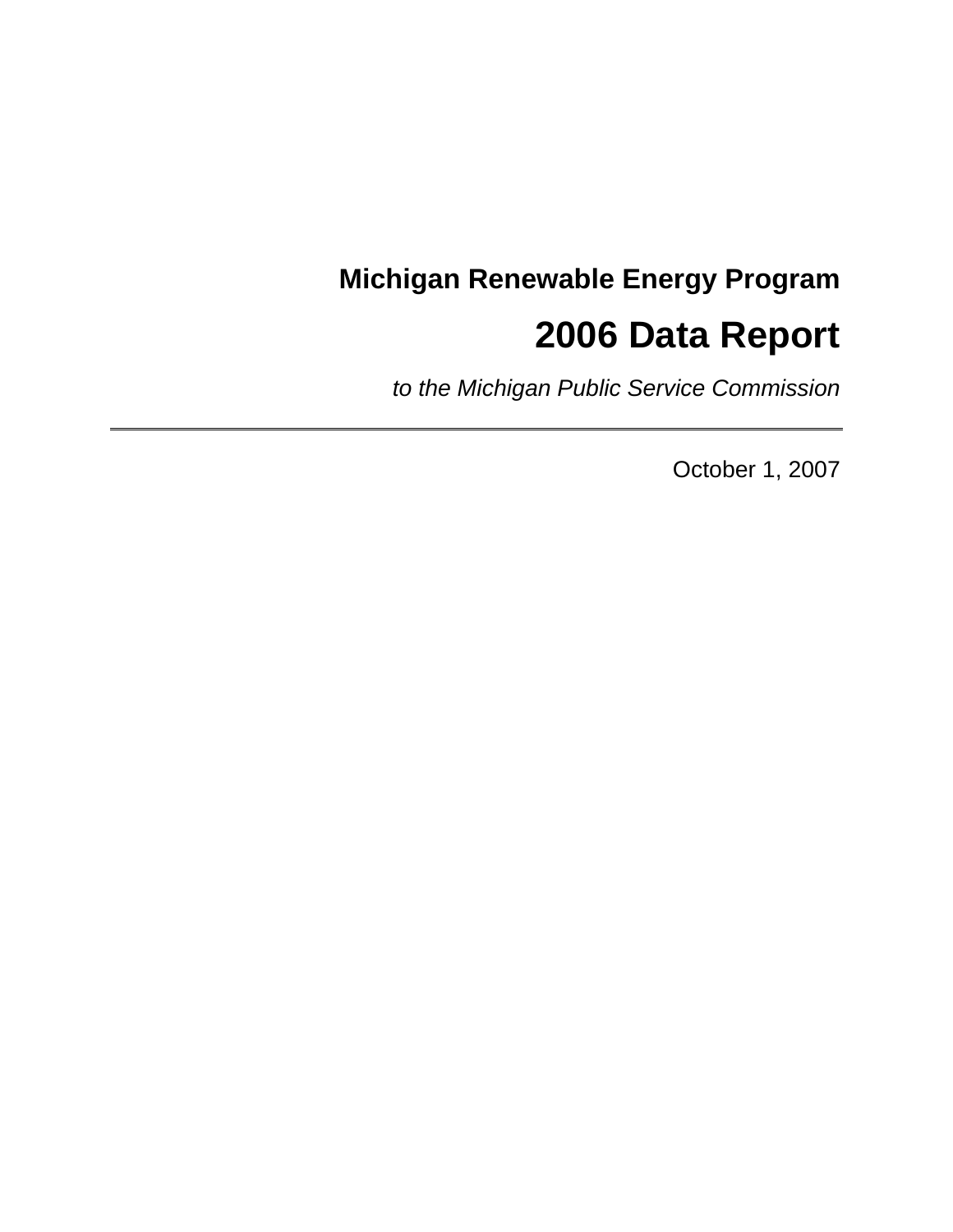# **Data on Michigan Renewable Energy Production and Consumption**

This report presents data on Michigan renewable energy production and consumption. The data reported includes:

- 1. The amount of power generated from renewable sources within Michigan and the percentage and absolute change indicators of renewable energy penetration in Michigan;
- 2. The percentage of power purchased by Michigan customers that is obtained from renewable energy sources;
- 3. The number of customers producing power with their own renewable energy installations including net metering;
- 4. The number and aggregate capacity of renewable energy generators receiving third-party certification;
- 5. The number of customers participating in utility green pricing programs;
- 6. Recommendations regarding MREP data collection and reporting.

Data gathered by the MREP Staff and from MREP Collaborative participants is presented in this report. $1$ 

# **1. The amount of power generated from renewable sources within Michigan and the percentage and absolute change indicators of renewable energy penetration in Michigan.**

Table 1 shows the amount and percentage of power generated from Michigan renewable sources for 1990, 2000, and each year 2001 through 2005. Data for 2006 was not available at the time of final report preparation. Not including existing hydroelectric generation, the amount of new Michigan renewable energy doubled from 1990 to 2005. Almost all the growth came from woodburning power plants in the 1990s. Despite that growth, however, the percentage of renewable energy generated in Michigan has stayed fairly constant in recent years, around 3.5%, as electricity sales increased by roughly 1% to [2](#page-1-1)% each year.<sup>2</sup>

Table 2 compares Michigan electric generation fuel types to the national average.

<sup>1</sup> Previous reports are available on the MPSC website. See Michigan Renewable Energy Program 2004-2005 Annual Report, at <http://efile.mpsc.cis.state.mi.us/efile/docs/14345/0002.pdf>, and Michigan Renewable Energy Program [2003] Annual Report, at<http://efile.mpsc.cis.state.mi.us/efile/docs/12915/0116.pdf>. 2

<span id="page-1-1"></span><span id="page-1-0"></span><sup>&</sup>lt;sup>2</sup> With the exception of a small quantity of wind electric generation, since 2000 almost all new electric capacity added in Michigan has been fueled by natural gas. Generally speaking, hydroelectric power generation varies in step with changes in annual rainfall and snowfall. For more details about Michigan's existing generating plants, see page 43 (p. 50 of the PDF file) of the *21st Century Electric Energy Plan Appendix-Volume II,* [http://www.michigan.gov/documents/mpsc/energyplan\\_appendix2\\_185279\\_7.pdf.](http://www.michigan.gov/documents/mpsc/energyplan_appendix2_185279_7.pdf)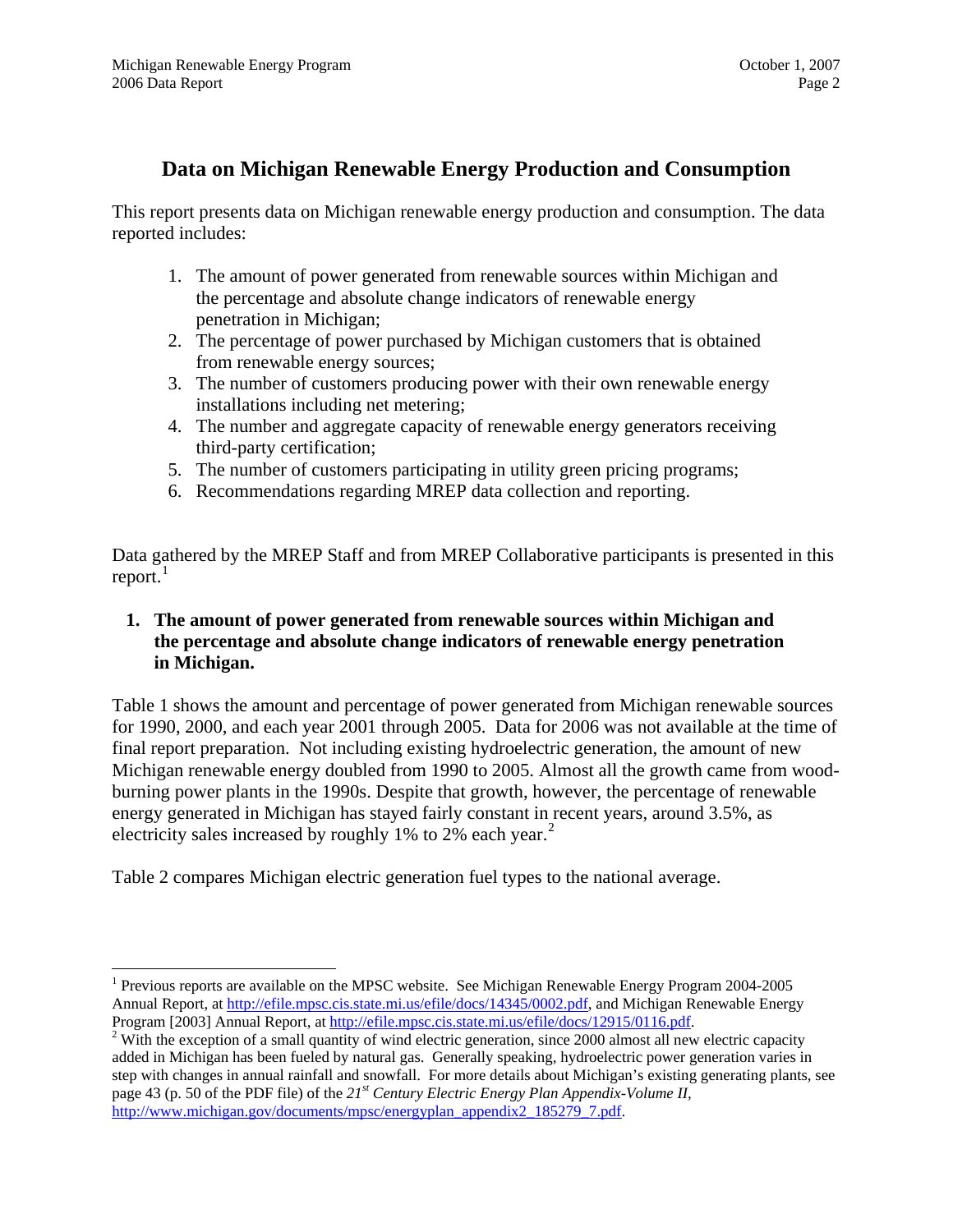| Renewable<br><b>Energy Source</b>                | Net Generation (MWh) <sup>1</sup> |           |           |           |           |           |           |  |  |
|--------------------------------------------------|-----------------------------------|-----------|-----------|-----------|-----------|-----------|-----------|--|--|
|                                                  | 1990                              | 2000      | 2001      | 2002      | 2003      | 2004      | 2005      |  |  |
| Renewables                                       | 1,408,805                         | 2,889,594 | 2,507,545 | 2,501,404 | 2,806,807 | 2,837,272 | 2,819,931 |  |  |
| Hydroelectric                                    | 1,627,918                         | 1,427,679 | 1,561,923 | 1,669,252 | 1,385,823 | 1,539,584 | 1,461,708 |  |  |
| <b>Total</b>                                     | 3,036,723                         | 4,317,273 | 4,069,468 | 4,170,656 | 4,192,630 | 4,376,856 | 4,281,639 |  |  |
|                                                  |                                   |           |           |           |           |           |           |  |  |
| <b>Statewide</b><br><b>Renewable</b><br>Energy % | 3.0%                              | 4.1%      | 3.6%      | 3.5%      | 3.7%      | 3.7%      | 3.5%      |  |  |

# **Table 1: Michigan Net Renewable Generation (1990 and 2000-2005)**

Source: Electric Power Annual Database 1990-2005: Net Generation by State by Type of Producer by Energy Source (EIA-906; [http://www.eia.doe.gov/cneaf/electricity/epa/generation\\_state.xls](http://www.eia.doe.gov/cneaf/electricity/epa/generation_state.xls)).

<sup>1</sup>Net generation is the quantity of gross generation less electrical energy consumed at the generating station(s) for station service or auxiliary energy. *Note*: Electricity required for pumping at pumped-storage plants is regarded as electricity for station service and is deducted from gross generation. (From Energy Information Administration website glossary; [http://www.eia.doe.gov/glossary/glossary\\_n.htm](http://www.eia.doe.gov/glossary/glossary_n.htm).)

#### **Table 2: Michigan and U.S. Electric Generation by Fuel Type, 2004 and 2005**

|                              |       | Michigan | <b>United States</b> |       |  |  |
|------------------------------|-------|----------|----------------------|-------|--|--|
| <b>Fuel Type</b>             | 2004  | 2005     | 2004                 | 2005  |  |  |
| Coal                         | 57.4% | 57.3%    | 49.7%                | 49.6% |  |  |
| <b>Nuclear</b>               | 25.6% | 26.8%    | 19.8%                | 19.3% |  |  |
| <b>Natural Gas</b>           | 12.6% | 11.1%    | 17.8%                | 18.7% |  |  |
| Other Gases <sup>1</sup>     | 0.0%  | 0.6%     | 0.4%                 | 0.4%  |  |  |
| Renewable Power <sup>2</sup> | 2.4%  | 2.3%     | 2.3%                 | 2.3%  |  |  |
| <b>Petroleum</b>             | 0.7%  | 0.7%     | 3.0%                 | 3.0%  |  |  |
| <b>Hydro</b>                 | 1.3%  | 1.2%     | 6.7%                 | 6.6%  |  |  |

Source: US Department of Energy, Energy Information Administration; *[http://www.eia.doe.gov/cneaf/electricity/epa/generation\\_state.xls](http://www.eia.doe.gov/cneaf/electricity/epa/generation_state.xls)*

 $1$  Other Gasses includes manufactured gas, coke-oven gas, blast-furnace gas, and refinery gas. Manufactured gas is obtained by distillation of coal, by the thermal decomposition of oil, or by the reaction of steam passing through a bed of heated coal or coke.

 $2$  The Energy Information Administration definition of Renewable Energy includes: wood, black liquor (from paper manufacturing), municipal solid waste, landfill gas, sludge waste, tires, agricultural byproducts, biomass, geothermal, solar thermal, solar photovoltaic (PV), and wind.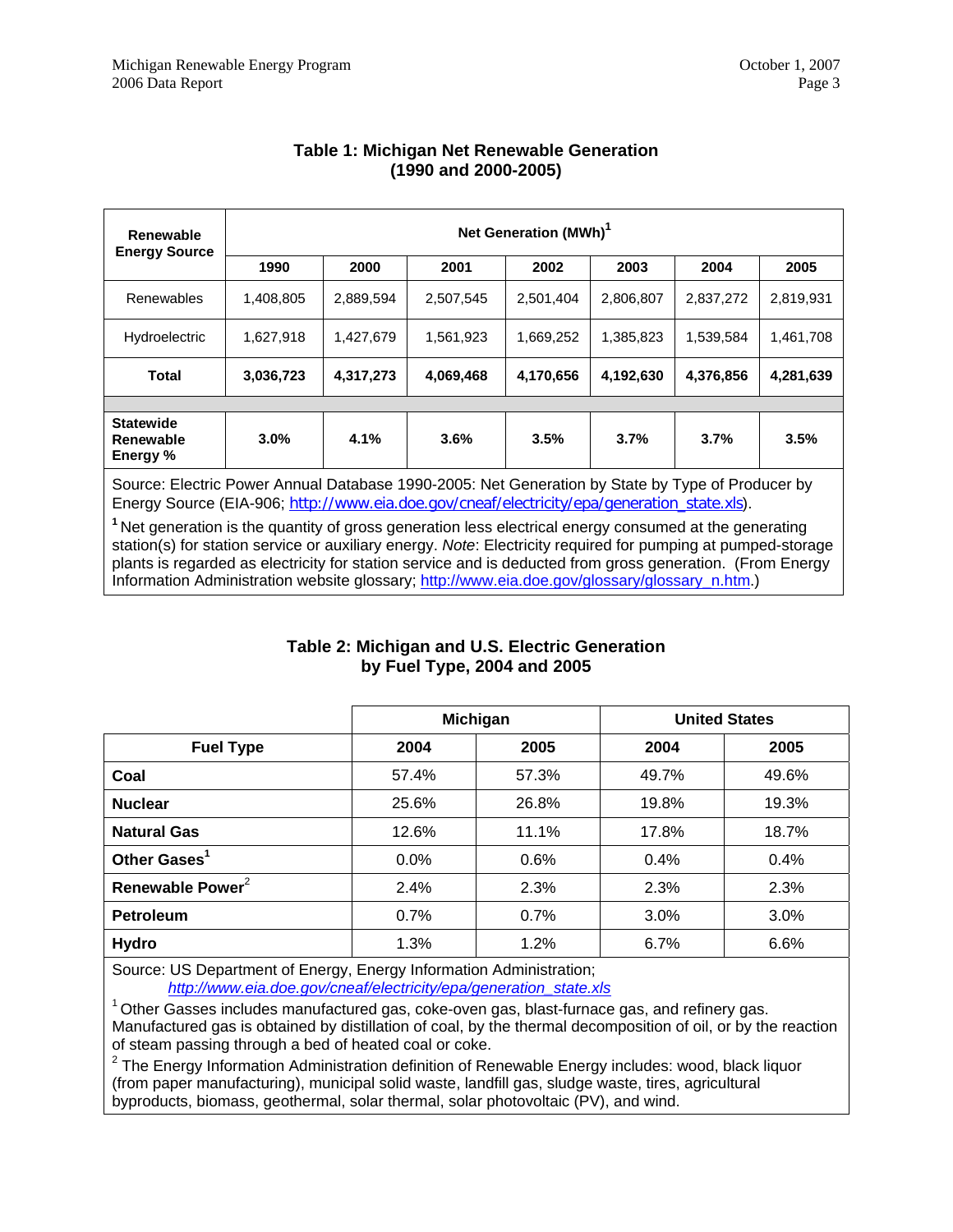$\overline{a}$ 

# <span id="page-3-0"></span>**2. The percentage of power purchased by Michigan customers that is obtained from renewable energy sources.**

Table 3 is a new table for this year's report, created to show the quantity of renewable energy supplied to Michigan retail customers by each regulated Michigan utility.

The Staff wishes to publicly acknowledge the significant efforts from utility personnel to obtain and report the data required to complete this table. This data was difficult for some utilities to determine. There is no current requirement for utilities to record this information, and some supply contracts do not specify the percentage that is produced from renewable resources. Another issue that arose was how to allocate a utility's renewable generation when wholesale sales are made to other utilities. For many Michigan utilities, the quantity of renewable energy provided to wholesale customers has not been specified and is not readily known. In both of these kinds of circumstances, if utilities were not in a position to know precisely how much renewable energy was included in a purchase or sale, estimates were used based on average renewable resources contributions to the respective utility system. Many lessons were learned while working with the utilities to gather this data. It was not possible to collect data that was completely consistent across all utilities. The notes associated with Table 3 (p. 7) describe differences in the data reported.

Based on the data in Table 3, the statewide renewable energy percentage in Michigan's regulated utility retail supply portfolio is 2.9% for 2005 and 3.1% for 2006. Please note that in Table 2, Michigan's generation by renewable fuel type for 2005 was 3.5% while Table 3 shows about 3% renewable energy deliveries to Michigan retail customers. Some electricity generated by renewable energy may be going out of the state or to municipal utility customers, however; an unknown amount may be included in supply contracts where the amount of renewable energy is not tracked. Additionally, both Consumers Energy and Detroit Edison purchase electricity from the MISO market. The amount of renewable energy included in those purchases is unknown. Because of the lack of data on the renewable energy fraction present in wholesale sales and purchases, however, it is likely that the actual percentage of renewable energy provided to retail customers, for at least some Michigan utilities, is somewhat higher than shown in the table. It is likely that the actual percentage of renewable energy delivered to Michigan's retail customers is much closer to 3.5% as shown in Table 2.

MREP has been reporting this data since the first MREP report to the Commission in 2003. Data was compiled for each year, beginning with 2000. Looking at the data for 2001 through 2004, no particular trend was evident. Historical data for 2001 through 2004 is shown in Table 4. Data was not available from eight Michigan utilities until 2005. Among the others reporting, there was practically no change to the percentage contributed from renewable energy, because there was very little in the way of new capacity added in Michigan.<sup>[3](#page-3-0)</sup> The only noticeable changes in

<sup>&</sup>lt;sup>3</sup> The one visible exception, in the way of new added renewable energy capacity, was the two wind turbines near Mackinaw City, that began operating in late 2003. The output from those wind generators, however, directly serves the Consumers Energy *GreenGenerationSM* program. Data on the output from those turbines that is purchased by subscribers to the *GreenGeneration* program is reported in Section 6 of this report, on page 12 and <continued>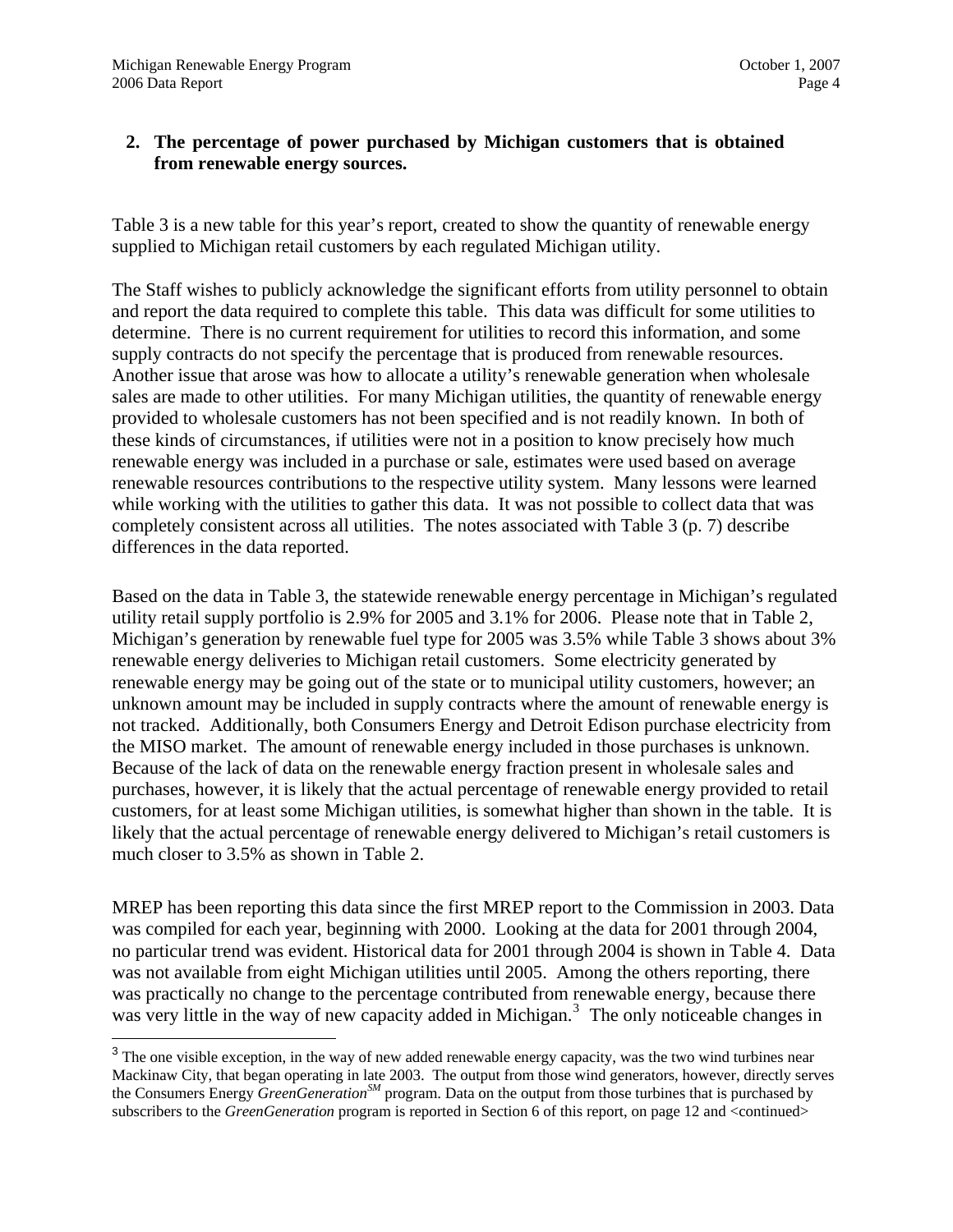<span id="page-4-0"></span>renewable energy contributions from 2000 through 2005 appeared to be due to variations in precipitation that would be reflected in annual hydroelectric capability (affecting Alpena, Cloverland, Consumers Energy, Edison Sault, UPPCo, cooperative distribution companies who are customers of Wolverine Power Supply Coop., and Xcel).

There was also a significant change in UPPCo in 2003, due to the failure of its hydroelectric facility on the Dead River. Upper Peninsula Power Company's (UPPCO's) renewable energy production was seriously impacted in 2003 when, in May of that year, a fuse plug at the Silver Lake reservoir owned by UPPCO was breached. This breach caused flooding downstream on the Dead River, which resulted in a loss of hydroelectric generation. UPPCO has announced its decision to restore Silver Lake as a reservoir for power generation, pending approval by the Federal Energy Regulatory Commission (FERC) of a license amendment and an economically feasible design. FERC has required that a board of consultants evaluate and oversee the design approval process. UPPCO is developing a timeline for the project, provided the FERC approves an economically feasible design. Once work is done, Silver Lake is expected to take approximately two years to refill, based upon natural precipitation, and it will take that long for UPPCO's hydroelectric energy production to return to pre-flood levels.

Wisconsin Public Service Corp. appears to be the only utility company serving Michigan customers where modest but consistent growth in the renewable energy percentage increased that company's percentage from 2.1 in 2000 to 2.9 in 2004, an average of 0.2% growth per year. At least in part, that growth appears in concert with the state of Wisconsin's renewable portfolio standard, which first became law in 1999. $4$ 

<continued> would not be included in Table 3, based on the Commission's May 18, 2004 Order in Cases Nos. U-12915 & U-13843. In that order (pp. 3-4), the Commission stated:

[T]he utilities' annual disclosure requirements should accurately reflect that green power customers are paying additional costs for renewable and environmentally-friendly energy and…utilities should not represent in future reports that they are providing these services to all

rate classes.<br><sup>4</sup> See [http://psc.wi.gov/utilityinfo/electric/newsInfo/renewableResource.htm.](http://psc.wi.gov/utilityinfo/electric/newsInfo/renewableResource.htm) The Wisconsin statute was amended and its renewable portfolio standard increased in 2006. See [http://www.dsireusa.org.](http://www.dsireusa.org/)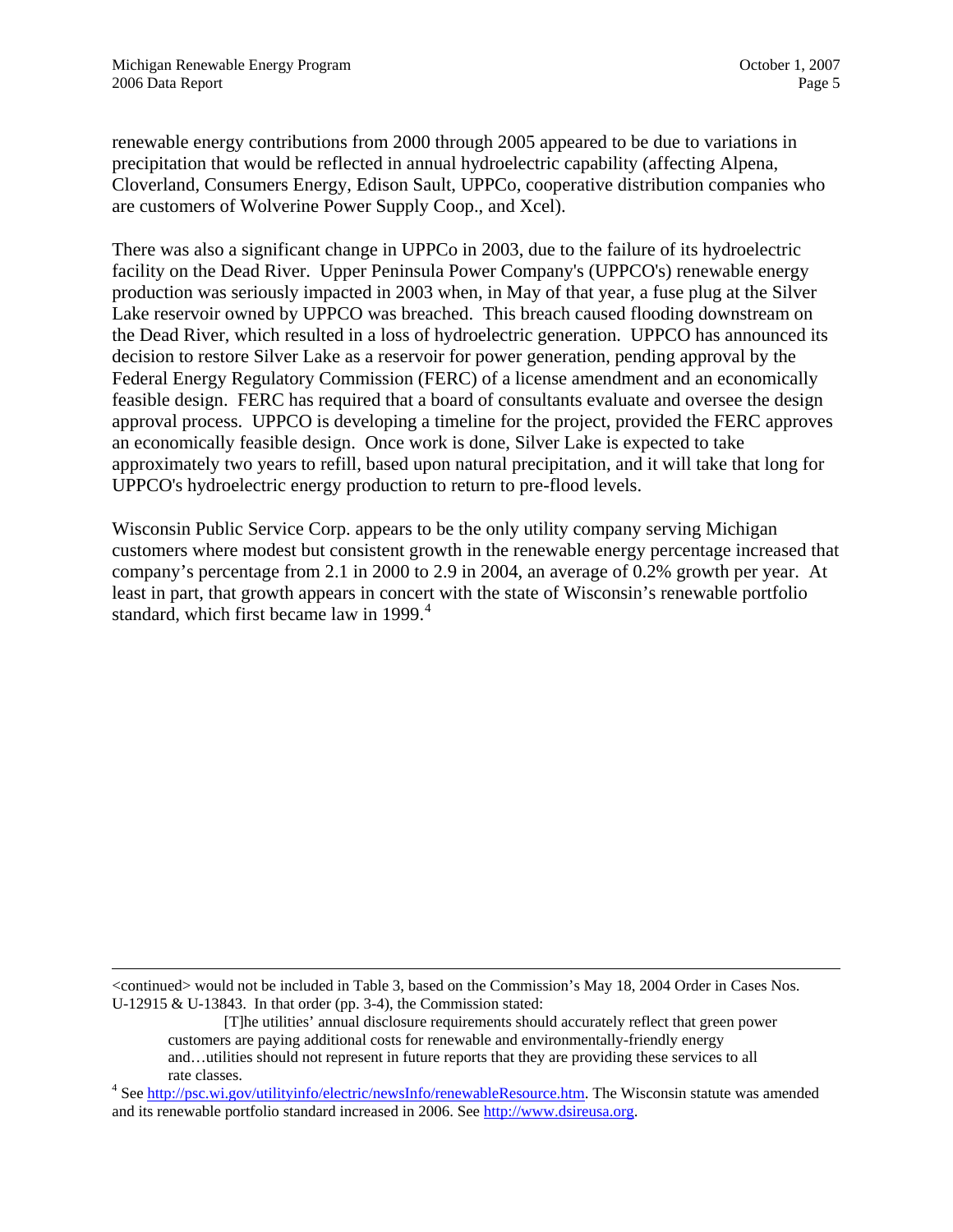# **Table 3: Regulated Utility Renewable Energy Supplied to Michigan Retail Customers, 2005 and 2006 (Green Pricing Program Sales Excluded)**

|                                                                                                                                                             | (Col 1)   |                | (Col 2)                                                                                                                                         |                | (Col 3)                                                                                                                                                         |             | (Col 4)                                                                                                                      |            | (Col 5)                                                                                                               |          |
|-------------------------------------------------------------------------------------------------------------------------------------------------------------|-----------|----------------|-------------------------------------------------------------------------------------------------------------------------------------------------|----------------|-----------------------------------------------------------------------------------------------------------------------------------------------------------------|-------------|------------------------------------------------------------------------------------------------------------------------------|------------|-----------------------------------------------------------------------------------------------------------------------|----------|
| <b>Renewable Energy</b><br><b>Purchased or Generated</b><br>for Michigan Customers<br>from Michigan Generation<br>(MWh)<br><b>Regulated Utility Company</b> |           |                | <b>Renewable Energy</b><br><b>Purchased or</b><br><b>Generated for</b><br><b>Michigan Customers</b><br>from Non-Michigan<br>Generation<br>(MWh) |                | <b>Total Renewable</b><br>Energy Purchased or<br><b>Generated for Michigan</b><br><b>Customers</b><br>(Wholesale sales<br>excluded)<br>(MWh)<br>$Col 1 + Col 2$ |             | <b>Total Energy Purchased or</b><br><b>Generated for Michigan</b><br><b>Customers</b><br>(Wholesale sales excluded)<br>(MWh) |            | Renewable<br>Energy<br>Percentage of<br><b>Supplies to</b><br>Retail<br><b>Customers</b><br>(%)<br>Col $3 \div$ Col 4 |          |
|                                                                                                                                                             | 2005      | 2006           | 2005                                                                                                                                            | 2006           | 2005                                                                                                                                                            | 2006        | 2005                                                                                                                         | 2006       | 2005                                                                                                                  | 2006     |
| Alger Delta Co-op                                                                                                                                           | Unknown   | Unknown        | Unknown                                                                                                                                         | <b>Unknown</b> | 7,516                                                                                                                                                           | 7,652       | 68,329                                                                                                                       | 68,318     | 11.0                                                                                                                  | 11.2     |
| Alpena Power                                                                                                                                                | 26,844    | 0              | $\mathbf 0$                                                                                                                                     | 0              | 26,844                                                                                                                                                          | $\mathbf 0$ | 332,060                                                                                                                      | 338,888    | 8.1                                                                                                                   | $\Omega$ |
| American Electric (Indiana Michigan) Power<br>Co.                                                                                                           | 8,371     | 10,534         | 5,744                                                                                                                                           | 6,026          | 14,115                                                                                                                                                          | 16,560      | 3,395,423                                                                                                                    | 3,285,554  | 0.4                                                                                                                   | 0.5      |
| Cherryland Electric Co-op                                                                                                                                   | 2,912     | 2672           | 1,420                                                                                                                                           | 1,318          | 4,333                                                                                                                                                           | 3,990       | 355,138                                                                                                                      | 356,337    | 1.22                                                                                                                  | 1.12     |
| Cloverland Electric Co-op                                                                                                                                   | Unknown   | 97,500         | Unknown                                                                                                                                         | 0              | 115,808                                                                                                                                                         | 97,500      | 221,065                                                                                                                      | 239,994    | 52.4                                                                                                                  | 40.6     |
| <b>Consumers Energy</b>                                                                                                                                     | 1,672,369 | 1,985,504      | $\mathbf 0$                                                                                                                                     | 0              | 1,672,369                                                                                                                                                       | 1,985,504   | 36,819,309                                                                                                                   | 36,543,836 | 4.5                                                                                                                   | 5.4      |
| <b>Detroit Edison</b>                                                                                                                                       | 524,967   | 575,412        | $\mathbf 0$                                                                                                                                     | 0              | 524,967                                                                                                                                                         | 575,412     | 47,724,161                                                                                                                   | 50,956,675 | 1.1                                                                                                                   | 1.12     |
| <b>Edison Sault</b>                                                                                                                                         | 257,691   | 220,561        | $\Omega$                                                                                                                                        | 0              | 257,691                                                                                                                                                         | 220,561     | 655,225                                                                                                                      | 650,747    | 39.3                                                                                                                  | 33.9     |
| Great Lakes Energy Co-op                                                                                                                                    | 10.844    | 10,028         | 5,290                                                                                                                                           | 4,947          | 16.134                                                                                                                                                          | 14,975      | 1,322,477                                                                                                                    | 1,337,049  | 1.22                                                                                                                  | 1.12     |
| Midwest Energy Co-op                                                                                                                                        | Unknown   | Unknown        | Unknown                                                                                                                                         | Unknown        | 13,927                                                                                                                                                          | 9,096       | 557,084                                                                                                                      | 535,078    | 2.5                                                                                                                   | 1.7      |
| Ontonagon County REA                                                                                                                                        | Unknown   | Unknown        | Unknown                                                                                                                                         | Unknown        | 3,391                                                                                                                                                           | 3,287       | 30,824                                                                                                                       | 29,350     | 11.0                                                                                                                  | 11.2     |
| Presque Isle Electric & Gas Co-op                                                                                                                           | 2,116     | 1,911          | 1,032                                                                                                                                           | 942            | 3,148                                                                                                                                                           | 2,853       | 258,090                                                                                                                      | 254,743    | 1.22                                                                                                                  | 1.12     |
| Thumb Electric Co-op                                                                                                                                        | Unknown   | <b>Unknown</b> | <b>Unknown</b>                                                                                                                                  | <b>Unknown</b> | 1,588                                                                                                                                                           | 1,748       | 158,826                                                                                                                      | 158,902    | 1.0                                                                                                                   | 1.1      |
| Tri-County Electric Co-op                                                                                                                                   | 2,496     | 2,303          | 1,218                                                                                                                                           | 1,136          | 3,714                                                                                                                                                           | 3,439       | 304,376                                                                                                                      | 307,106    | 1.22                                                                                                                  | 1.12     |
| Upper Peninsula Power Co.                                                                                                                                   | 75,298    | 66,488         | 5,565                                                                                                                                           | 10,077         | 80,863                                                                                                                                                          | 76,565      | 772.167                                                                                                                      | 816.862    | 10.5                                                                                                                  | 9.4      |
| We Energies                                                                                                                                                 | 53,027    | 57,975         | n/a                                                                                                                                             | n/a            | 53,027                                                                                                                                                          | 57,975      | 3,037,536                                                                                                                    | 2,737,312  | 1.8                                                                                                                   | 2.1      |
| Wisconsin Public Service Corp.                                                                                                                              | 942       | 916            | 8,930                                                                                                                                           | 12,034         | 9,872                                                                                                                                                           | 12,950      | 332,775                                                                                                                      | 300,923    | 3.0                                                                                                                   | 4.3      |
| <b>Xcel Energy</b>                                                                                                                                          | 81        | 77             | 20,912                                                                                                                                          | 24,237         | 20,993                                                                                                                                                          | 24,314      | 135,441                                                                                                                      | 135,075    | 15.5                                                                                                                  | 18.0     |
| <b>Regulated Utility Totals &amp; Averages</b>                                                                                                              |           |                |                                                                                                                                                 |                | 2,830,300                                                                                                                                                       | 3,114,381   | 96,480,306                                                                                                                   | 99,052,749 | 2.9%                                                                                                                  | 3.1%     |
| See table notes on next page.                                                                                                                               |           |                |                                                                                                                                                 |                |                                                                                                                                                                 |             |                                                                                                                              |            |                                                                                                                       |          |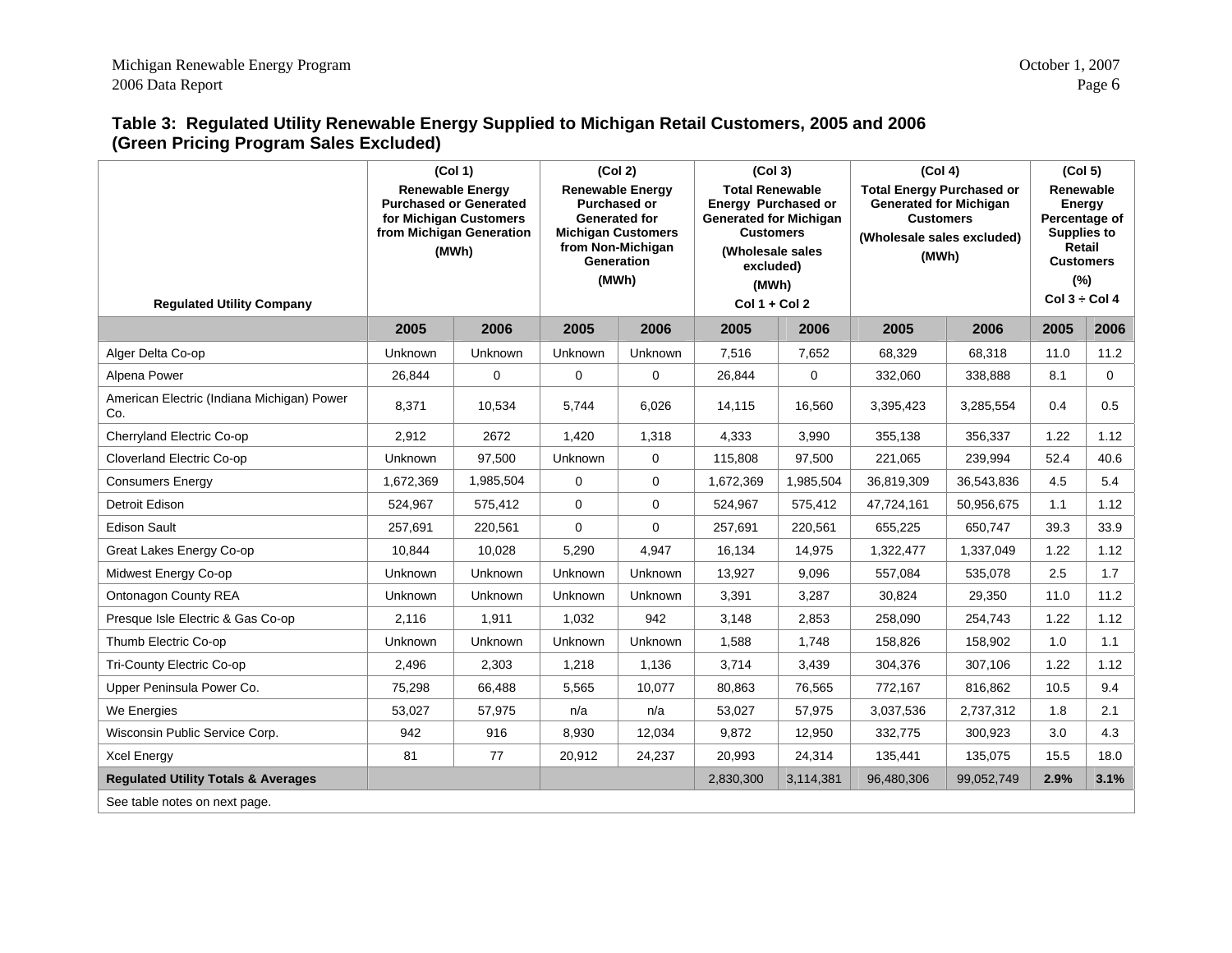Notes for Table 3:

Many of the companies purchase supply through contractual arrangements where the quantity of renewable energy is not known. Michigan utilities are not required to track this information. It is very likely that, for at least some of the companies, the actual percentage of renewable energy provided to retail customers is higher than shown in the table. Please note that in Table 2, Michigan's generation by fuel type for 2005 was 3.5% while this table shows about 3% renewable energy deliveries to Michigan retail customers. Some of this electricity generated by renewable energy may be going out of the state, however; an unknown amount may be included in supply contracts where the amount of renewable energy is not tracked.

**Alger Delta, Midwest, Ontonagon, and Thumb** renewable data shown in Cols 1,2, and 3 is an estimate using fuel mix information provided by the companies. For both 2005 and 2006, the fuel mix calculations are based on 12 month periods that are out of sync with calendar years 2005 and 2006. Line loss and company use quantities have been included in the total energy purchased or generated numbers reported in Column 4 based on annual reports filed by the coops.

**Alpena's** contract for Thunder Bay hydroelectric power ended and the power is now sold in the MISO market. Line loss and company use quantities have been included in the total energy purchased or generated numbers reported in Column 4 based on Alpena's annual reports.

**Wolverine** has "all requirements" supply contracts with **Cherryland, Great Lakes, Tri-County, and Presque Isle**. The renewable percentage for this total supply was provided by Wolverine as well as the ratio for in-state and out-ofstate generation and purchases. Renewable energy quantities for Cols 1 through 3 were calculated by multiplying the renewable energy percentage by the total energy purchased or generated numbers in Col 4. Line loss and company use quantities have been included in the total energy purchased or generated numbers reported in Col. 4 based on annual reports filed by the coops.

Renewable energy for **Cloverland** was reported by **Edison Sault**.

Data provided by **Consumers Energy**.

Data provided by **Detroit Edison**.

**Indiana & Michigan Power** provided numbers based on an allocation of 15% of total company use and line losses to Michigan.

**UPPCO** "Inside MI" (Col 1) equals total hydro generation with the removal of the allocated wholesale generation based on the % sales mix in each year. "Outside MI" (Col 2) represents allocated portion of the "slice" of energy purchased from WPSC under the W2 Interruptible contract. "Total Energy" (Col 4) for both **WPSC & UPPCO** represents Retail sales excluding NatureWise with an allocation of retail energy losses added back.

**We Energies** allocates renewable energy to MI based on percentage of retail sales in both WI and MI. Percentage is calculated using WI Act 141 methodology. We Energies total energy purchased and generated for Michigan retail customers was less in 2006 due to a drop in retail sales to mine customers. We's data provided in Column 4 has not been increased to reflect line losses and company use.

**WPSC** "Inside MI" (Col 1) represents the allocated output from Grand Rapids Hydro based on the % sales in MI vs WI. "Outside MI" (Col 2) represents the allocated output from WPSC Renewables (excl Grand Rapids Hydro) based on the % sales in MI vs WI.

**Xcel** renewable data is for the 12 months ended April 30th. Energy sales data is for calendar years. Xcel's data provided in Column 4 has not been increased to reflect line losses and company use.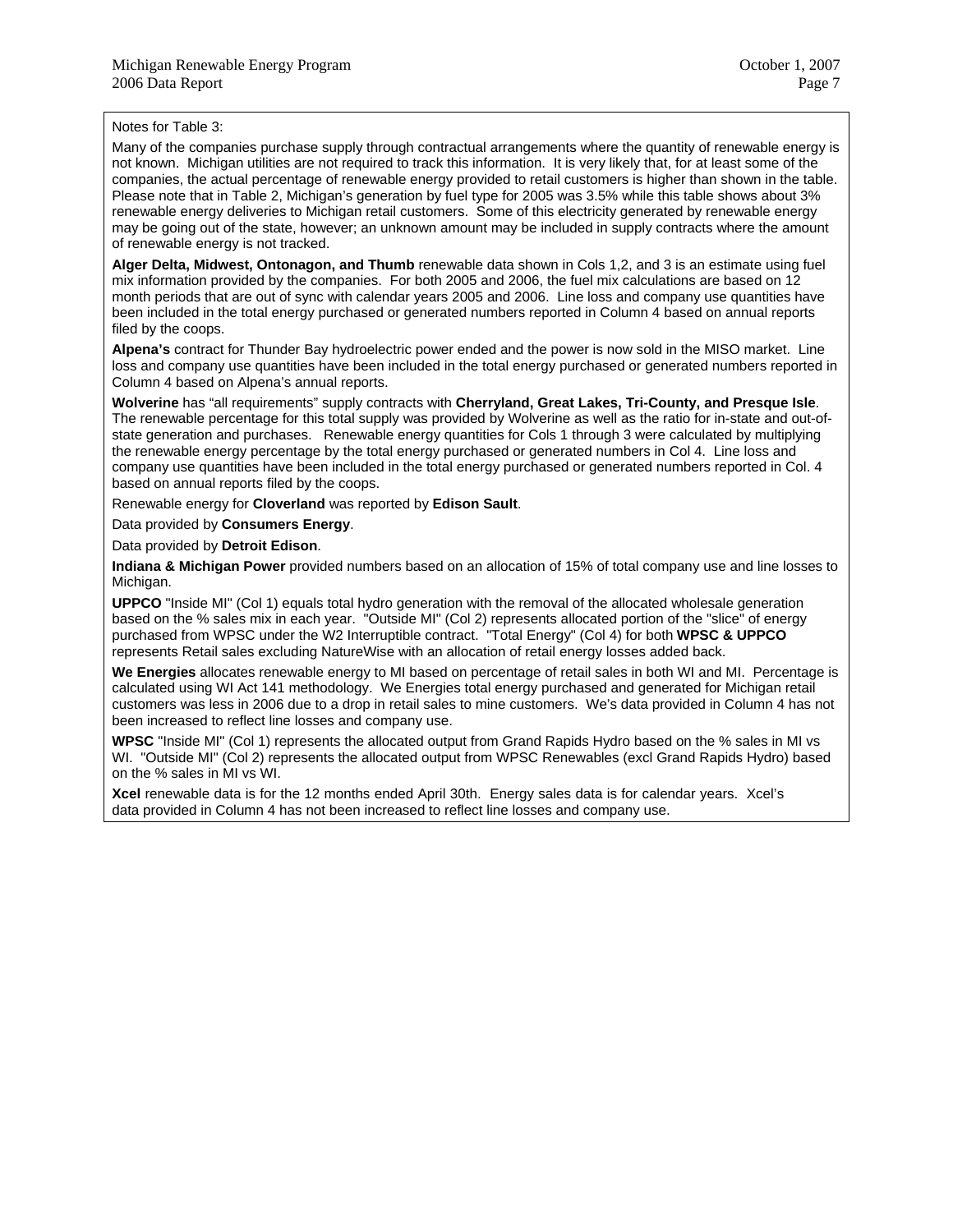|                                                                                                                                                      | Percentage of Renewable Sources, by Year |      |      |      |                   |  |  |  |
|------------------------------------------------------------------------------------------------------------------------------------------------------|------------------------------------------|------|------|------|-------------------|--|--|--|
| Company                                                                                                                                              | 2000                                     | 2001 | 2002 | 2003 | 2004 <sup>1</sup> |  |  |  |
| Alpena Power                                                                                                                                         | 11.2                                     | 13.0 | 13.3 | 11.4 | 12.5              |  |  |  |
| <b>American Electric Power</b><br>(Indiana Michigan Power Co.) <sup>2</sup>                                                                          | N/A                                      | 0.7  | 0.7  | 1.0  | 1.0               |  |  |  |
| <b>Cloverland Electric Co-op</b>                                                                                                                     | 49.7                                     | 45.5 | 45.3 | 43.0 | 46.3              |  |  |  |
| <b>Consumers Energy</b>                                                                                                                              | 3.8                                      | 4.8  | 4.6  | 4.5  | 5.0               |  |  |  |
| <b>Detroit Edison</b>                                                                                                                                | N/A                                      | 1.4  | 1.4  | 1.2  | 1.1               |  |  |  |
| <b>Edison Sault</b>                                                                                                                                  | 42                                       | 38.3 | 39.5 | 37.1 | 39.5              |  |  |  |
| Upper Peninsula Power Co. <sup>3</sup>                                                                                                               | 12.0                                     | 12.0 | 17.0 | 12.0 | 11.0              |  |  |  |
| We Energies                                                                                                                                          | N/A                                      | 2.0  | 2.4  | 2.2  | 2.2               |  |  |  |
| Wolverine Power Supply Co-op <sup>4</sup>                                                                                                            | N/A                                      | 1.1  | 0.7  | 0.9  | 1.2               |  |  |  |
| Wisconsin Public Service Corp.                                                                                                                       | 2.1                                      | 2.2  | 2.6  | 2.8  | 2.9               |  |  |  |
| Xcel Energy <sup>5</sup>                                                                                                                             | 13.6                                     | 15.3 | 14.3 | 13.6 | 16.1              |  |  |  |
| Regional Average <sup>6</sup><br>Notes: <sup>1</sup> la ite May 40, 2004 Order in Cassa Neal 142045 8 1142049, the Commission stated "The utilities" | N/A                                      | 1.4  | 1.4  | 1.4  | 1.0               |  |  |  |

## **Table 4: Historical Percentage of Renewable Power Purchased by Michigan Customers**

Notes: <sup>1</sup> In its May 18, 2004 Order in Cases Nos. U-12915 & U-13843, the Commission stated, "[T]he utilities' annual disclosure requirements should accurately reflect that green power customers are paying additional costs for renewable and environmentally-friendly energy and…utilities should not represent in future reports that they are providing these services to all rate classes." (Order, pp. 3-4). Data in Table 6, beginning with the 2004 reporting year, represents percentages of renewable sources for customers who are not participating in special voluntary green rate programs. Data on the green rate programs is presented elsewhere in this report.

- $2$  Includes hydroelectric and 0.1% or less from other renewable fuels. Data presented in MREP 2003 Report
- did not include hydroelectric.<br><sup>3</sup> Upper Peninsula Power Co. renewable energy was significantly reduced in 2003 due to the failure of its hydroelectric facility near Marquette. See p. 5.
- $4$  Wolverine Power Supply Cooperative is the sole supplier of electric generation service to four of Michigan's cooperative (member-owned) electric distribution companies: Cherryland Electric Cooperative, Great Lakes Energy, HomeWorks Tri-County Electric Cooperative, and Presque Isle Electric and Gas Coop. Wolverine data for 2003 includes 0.51% and 2004 includes 0.66% of hydroelectricity. Previous years did not include hydroelectricity.
- 5 Includes generation and purchases in Wisconsin. Data for Xcel reflects fiscal years, ending in October

each year.<br><sup>6</sup> The Regional Average Fuel Mix is calculated each year by MPSC Staff, as directed by the Commission in its orders in Case No. U-12487, dated [June 5, 2001](http://www.dleg.state.mi.us/mpsc/orders/electric/2001/u-12487c.pdf) and [December 20, 2001.](http://www.dleg.state.mi.us/mpsc/orders/electric/2001/u-12487d.pdf) See [http://www.dleg.state.mi.us/mpsc/electric/restruct/regional\\_disclosure/regional\\_notice.htm](http://www.dleg.state.mi.us/mpsc/electric/restruct/regional_disclosure/regional_notice.htm).

#### **3. The number of customers producing power with their own renewable energy installations including net metering.**

There is no formal system in Michigan for obtaining data on all renewable energy installations. Much of the existing data is obtained by utilities for systems that are interconnected with the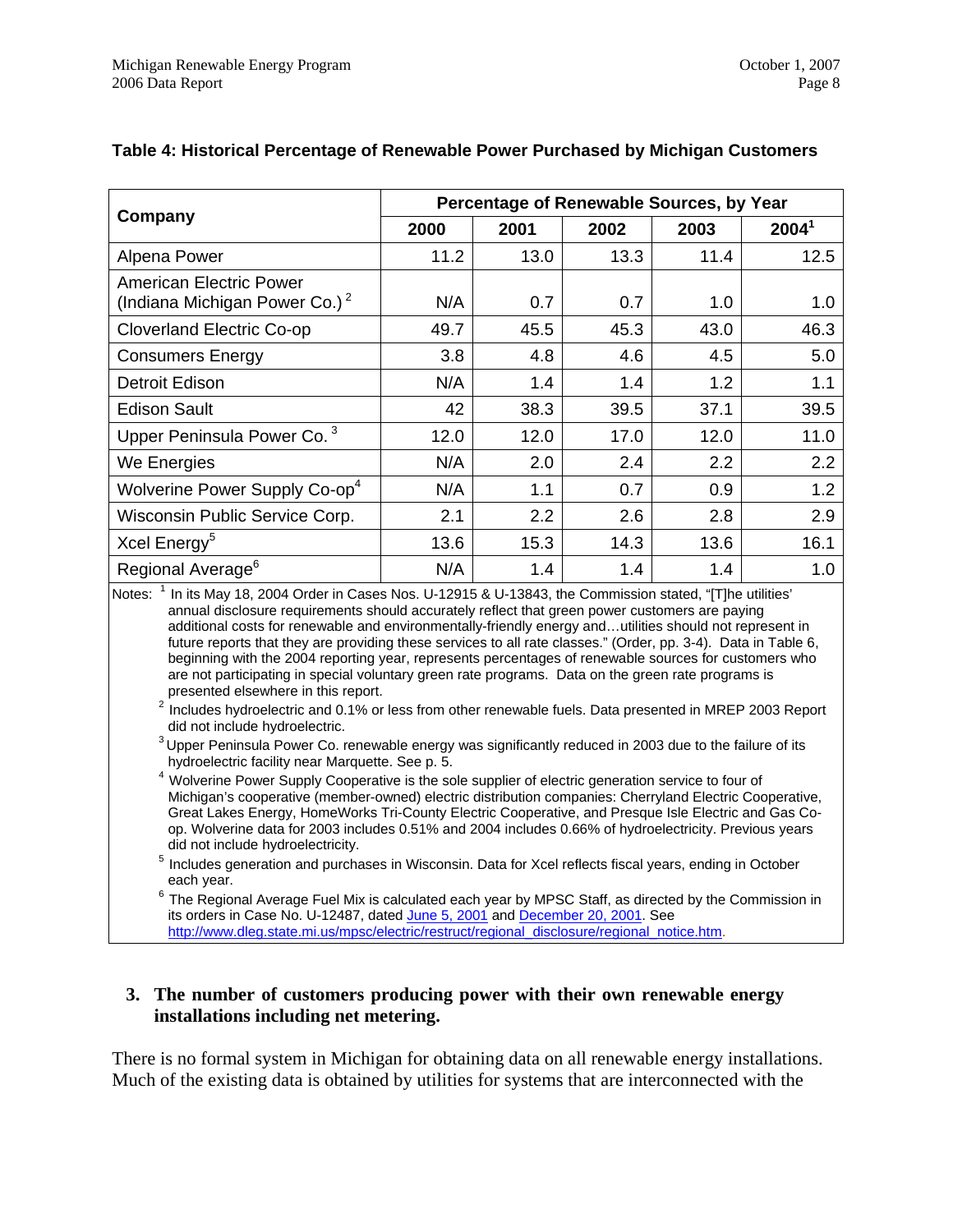<span id="page-8-0"></span>electric grid, and some is collected by the State Energy Office, often as a result of customers participating in state grant programs in the past.<sup>[5](#page-8-0)</sup>

As of June 30, 2006, regulated utilities in Michigan had 8 customers participating in net metering.<sup>[6](#page-8-0)</sup> However, most utilities are reporting that interest in the program is growing based on increased numbers of customer inquiries. An MREP *2006 Net Metering Program Report* will be posted on the MREP Website.

The Energy Office identifies 563 kW of solar photovoltaic (PV) systems installed in Michigan by the end of 2006. The chart below indicates cumulative kW installed. PV installations started increasing in 1996 and rapid growth continues.



#### **Figure 1: Solar Electric Power Installed in Michigan (cumulative nameplate ratings in kW)**

<sup>&</sup>lt;sup>5</sup> See more information at the State Energy Office website for renewable energy, <u><http://www.michigan.gov/eorenew>.</u><br><sup>6</sup> Net metering is an assocutting meghanism whereby rateil electric utility systemary who generate a por  $6$  Net metering is an accounting mechanism whereby retail electric utility customers who generate a portion or all of their own retail electricity needs are billed for generation (or energy) by their electric utility for only their net energy consumption during each billing period. Net energy consumption during a billing period is defined as the amount of energy delivered by the utility and used by the customer, minus the amount of energy, if any, generated by the retail customer and delivered to the utility at the location of the eligible unit.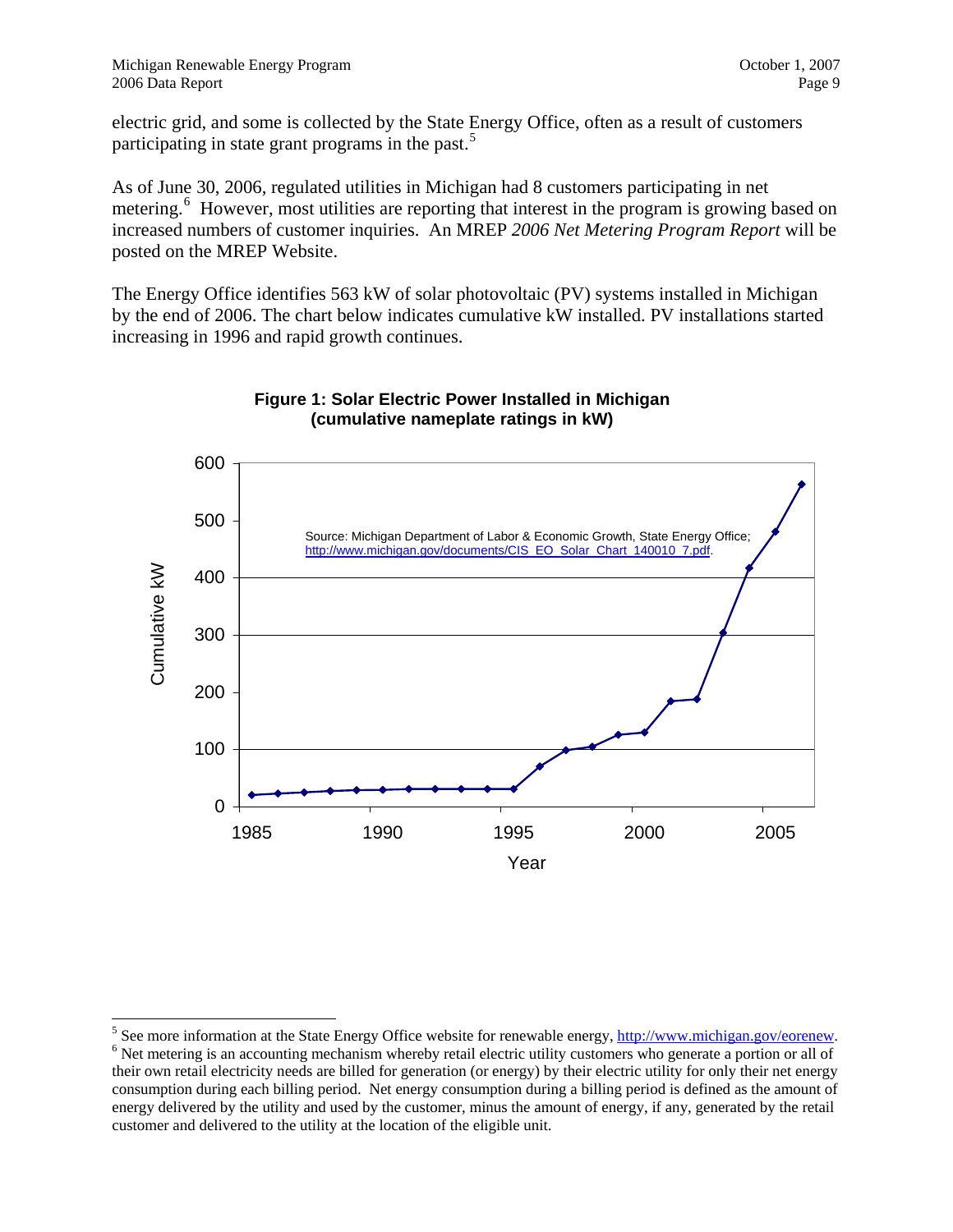<span id="page-9-0"></span>The Energy Office identified 2,732 kW of wind energy systems installed in Michigan by the end of 2006. The charts below indicate the cumulative kW installed. In 1996 a 600 kW wind generator was installed near Traverse City and in 2001 two 900 kW wind generators were installed near Mackinaw City. The additional 111 kW represent several small wind generators installed at Michigan homes and farms.



#### **Figure 2: Wind Power Installed in Michigan (cumulative nameplate ratings in kW)**

# **4. The number and aggregate capacity of renewable energy generators receiving third-party certification.**

MREP Staff is not yet aware of any source for obtaining this data, except insofar as Michigan utilities are utilizing independent certification agents for green pricing programs.<sup>[7](#page-9-0)</sup> Staff will work with utilities, independent certification agents, and the nascent Midwest Renewable Energy Tracking System  $(MRETS)$ ,<sup>[8](#page-9-0)</sup> in order to try to establish a mechanism whereby this data can be collected and reported.

  $<sup>7</sup>$  Data on the utility green pricing programs is presented in this report, beginning on page 5. In the future, MREP</sup> Staff plans to make available on the MREP website the utility annual reports to the Commission on green pricing

programs.<br><sup>8</sup> Learn more about MRETS at <u>http://www.m-rets.com/</u>.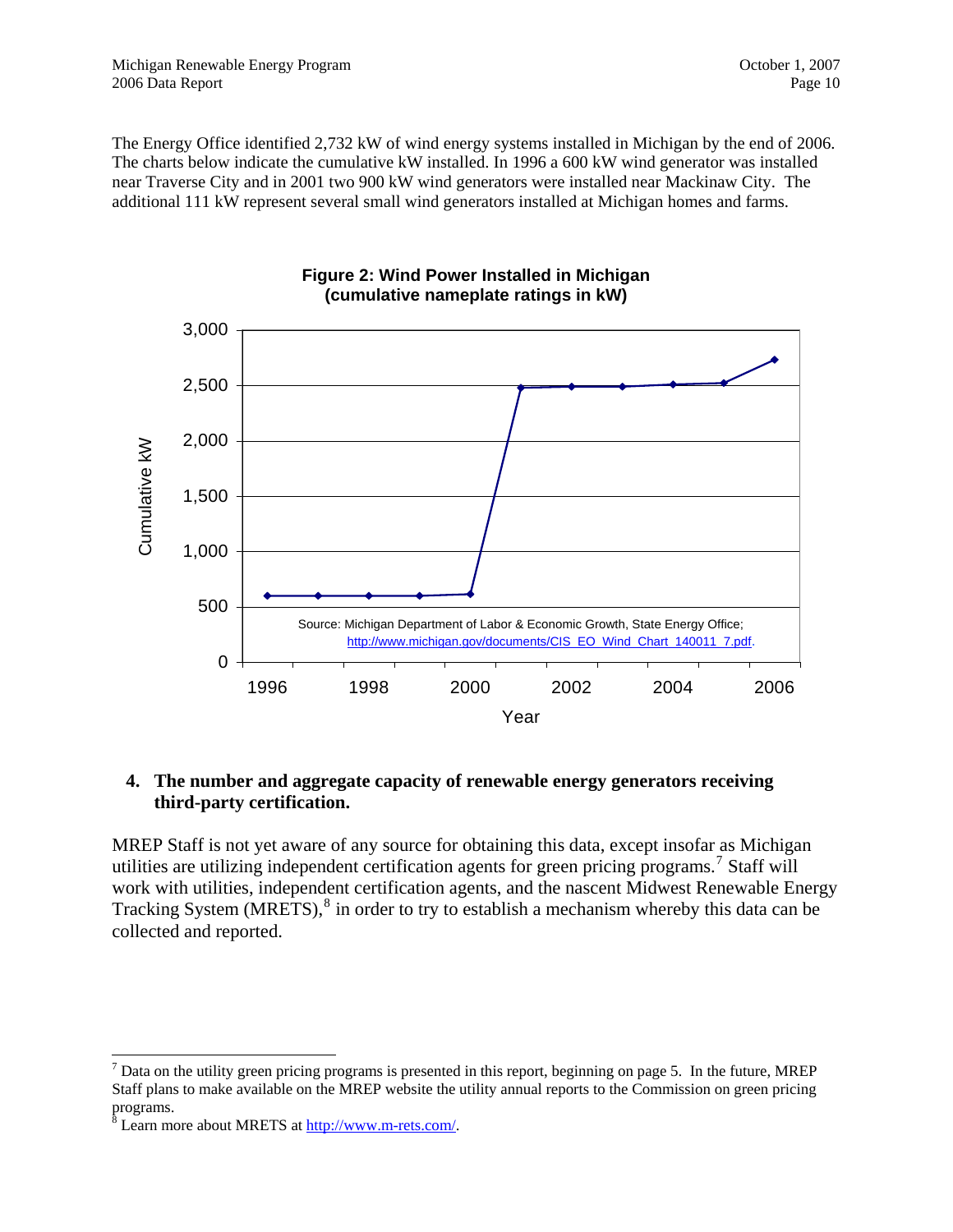#### <span id="page-10-0"></span>**5. The number of customers participating in Michigan utility green pricing programs.**

The Commission has been working with utilities on a voluntary approach to the expansion of renewable energy production and consumption in Michigan. There are 7 different Commissionapproved utility "green pricing" or "green rate" tariffs, which allow customers to volunteer to pay a small price premium in order to receive greater percentages of their power from renewable resources.<sup>[9](#page-10-0)</sup> In addition to those Commission-approved programs, this report includes information on three programs offered by Michigan municipal electric utilities: Traverse City Light & Power, Lansing Board of Water & Light, and Wyandotte Municipal Services.<sup>[10](#page-10-0)</sup>

The typical residential price premium has been on the order of \$2.50 to \$12.50 per month, with the added price of renewable energy ranging from about 2.0 to 3.0 cents per kilowatt hour. The price premium in the Consumers Energy program is 1.667 cents/kWh. The new Detroit Edison program, approved by the Commission in its April 3, 2007 Order in Case No. U-14569, is expected to have similar costs. $11$ 

| <b>Utility</b>          |              | <b>Sales</b><br>(MWh) |            | <b>Customers</b><br>at year-end |       |  |
|-------------------------|--------------|-----------------------|------------|---------------------------------|-------|--|
|                         | Year         | 2005                  | 2006       | 2005                            | 2006  |  |
| Cloverland              |              | 63                    | 57         | 19                              | 21    |  |
| <b>Consumers Energy</b> |              | $3,655^1$             | $18,107^2$ | 715                             | 6,686 |  |
| <b>Edison Sault</b>     |              | 117                   | 113        | 38                              | 32    |  |
| <b>UPPco</b>            |              | 77                    | 112        | 39                              | 72    |  |
| We Energies             |              | 717                   | 656        | 330                             | 325   |  |
| <b>WPSC</b>             |              | 13                    | 28         | 4                               | 12    |  |
|                         | <b>Total</b> | 4,642                 | 19,073     | 1,145                           | 7,148 |  |

#### **Table 6: Michigan Regulated Utility Green Pricing Programs Sales and Customer Totals (2005 and 2006)**

 $14$  A total of 3,655 MWhs were supplied for green pricing programs in 2005, including 1,345 MWhs for the Green Power Pilot Program and 2,310 MWhs for the *Green Generation* program. Of the 2,310 MWhs supplied for the *Green Generation* program, only 811 (or 35%) were subscribed by program participants.<br><sup>2</sup> A total of 28,020 MWhs were supplied for the *Green Generation* program in 2006. The company sold

93.6 MWhs of RECs to reduce the 2005/2006 *Green Generation* program surplus to 11,318 MWhs of unsubscribed renewable energy.

 $9$ <sup>9</sup> The most comprehensive source for information on U.S. utility green pricing programs is the U.S. Department of Energy Green Power Markets website, at [http://www.eere.energy.gov/greenpower/markets/pricing.shtml?page=0.](http://www.eere.energy.gov/greenpower/markets/pricing.shtml?page=0) See the Library at [http://www.eere.energy.gov/greenpower/resources/publications.shtml.](http://www.eere.energy.gov/greenpower/resources/publications.shtml) An annual Green Power Marketing Conference is co-sponsored by U.S. DOE, U.S. EPA, and the non-profit Center for Resource Solutions. See <http://www.eere.energy.gov/greenpower/conference/>.<br><sup>10</sup> In [Michigan, municipal electric utilities are not regulated by the Public S](http://efile.mpsc.cis.state.mi.us/efile/viewcase.php?casenum=14569)ervice Co[mmissi](http://efile.mpsc.cis.state.mi.us/efile/docs/14569/0206.pdf)on.<br><sup>11</sup> See http://efile.mpsc.cis.state.mi.us/efile/viewcase.php?casenu

the Commission Press Release on that Order.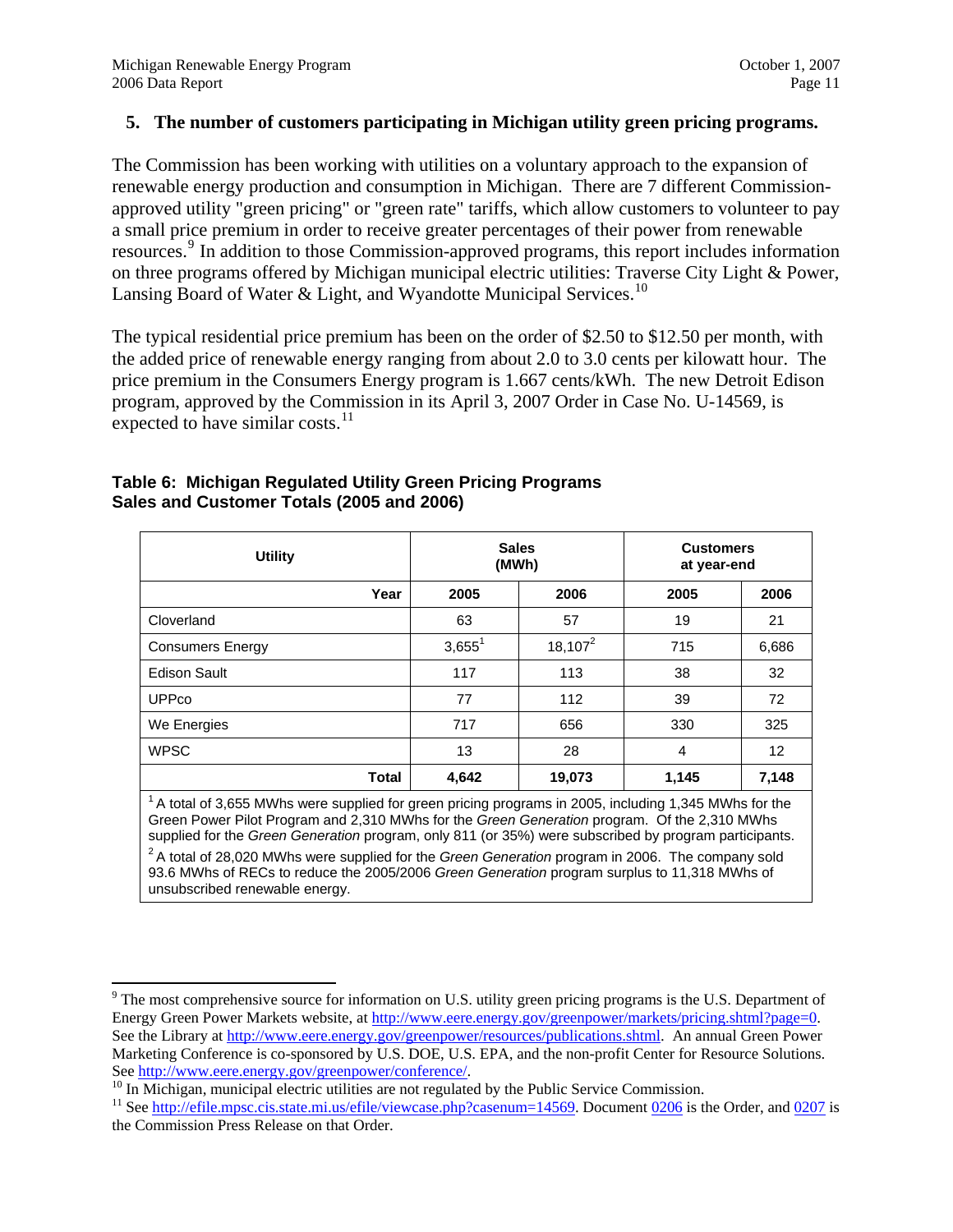# **Cloverland Electric Cooperative**

<span id="page-11-0"></span>Cloverland's renewable energy program parallels Edison Sault's program in its entirety. As of December 2006, there were 21 Cloverland customers participating in the program.<sup>[12](#page-11-0)</sup>

# **Consumers Energy Company – Green Generation**<sup>SM</sup> Program

The Commission approved Consumers Energy's Renewable Resources Tariff on April 28, 2005. Consumers calls its program *Green Generation*. [13](#page-11-0) *Green Generation* replaced an earlier Consumers Energy Green Power Pilot Program, which operated from July 2001 until *Green Generation* began in 2005. By year-end 2004, the Green Power Pilot Program had attracted something less than 500 subscribers, with a bit more than 95% being residential customers.<sup>[14](#page-11-0)</sup>

At year-end 2006, Consumers Energy had 6,686 participants in its *Green Generation* program (an increase of 5,971 from year-end 2005), of which the vast majority (99%) are residential customers. The amount of renewable energy subscribed by the participants for the year totaled 18,107 MWh (18,107,000 kWh). Residential customers account for 80% of the total energy subscriptions. The average residential participant subscribed to 392 kWhs a month (or 2.61 blocks) of renewable energy (as of December 2006), representing a typical residential monthly premium of \$6.53. This represents, very roughly, about half of the average monthly use of a typical Consumers Energy residential customer.

| Year                                                                                  | Residential | Commercial | Industrial | Total |  |
|---------------------------------------------------------------------------------------|-------------|------------|------------|-------|--|
| 2004 <sup>1</sup>                                                                     | 423         | 19         | 3          | 445   |  |
| 2005                                                                                  | 715         |            |            | 718   |  |
| 2006                                                                                  | 6,644       | 37         | 5          | 6,686 |  |
| 2004 program data as of Nov 1, 2004. 2005 and 2006<br>data represent year-end totals. |             |            |            |       |  |

#### **Table 7: Consumers Energy Green Pricing Programs Customer Enrollments by Customer Class (2004-2006)**

Marketing and promotion expenses during 2006 totaled \$561,000, which equates to \$90 per enrollment for the year.<sup>[15](#page-11-0)</sup> Consumers Energy promoted *Green Generation* during 2006 primarily

<sup>&</sup>lt;sup>12</sup> See http://efile.mpsc.cis.state.mi.us/cgi-bin/efile/viewcase.pl?casenum=13949.

<sup>&</sup>lt;sup>13</sup> See [http://www.consumersenergy.com/welcome.htm?/products/index-nomargin.asp?asid=672&xx=SSID=100.](http://www.consumersenergy.com/welcome.htm?/products/index-nomargin.asp?asid=672&xx=SSID=100)<br><sup>14</sup> See Michigan Renewable Energy Program 2004-2005 Annual Report to the Michigan Public Service

*Commission*, pp. 54-56, at [http://efile.mpsc.cis.state.mi.us/efile/docs/14345/0002.pdf,](http://efile.mpsc.cis.state.mi.us/efile/docs/14345/0002.pdf) and *Michigan Renewable Energy Program [2003] Annual Report to the Michigan Public Service Commission*, pp. 10-11, at

<http://efile.mpsc.cis.state.mi.us/efile/docs/12915/0116.pdf>.<br><sup>15</sup> Bird and Brown (2006, pp[.](http://www.nrel.gov/docs/fy07osti/40777.pdf) 18-22; <http://www.nrel.gov/docs/fy07osti/40777.pdf>) includes a statistical analysis and discussion of U.S. utility green pricing programs marketing and administrative spending, with data through 2005.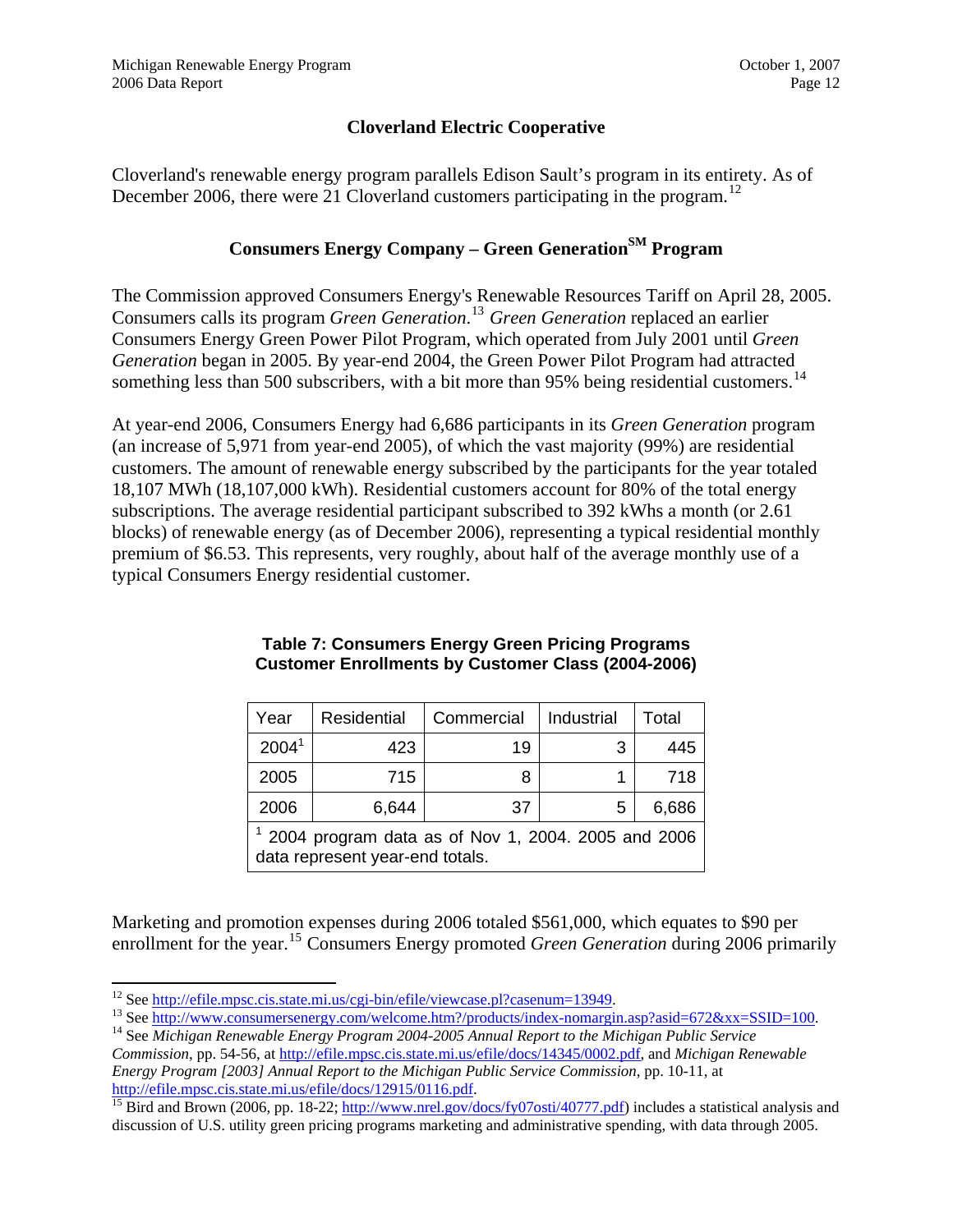<span id="page-12-0"></span>through press releases and by discussing the program with Michigan news media. Over 110 related news articles were published in 2006. The Company also sponsored public radio and television programs and advertised in targeted publications whose audiences are known to be receptive to resource conservation issues. Two direct response channels were used to solicit program enrollment; targeted mailings and bill inserts. During 2006, over 6,200 new participants enrolled. Direct mail accounted for 70%, and in addition the Company received over 800 enrollments through its web-based enrollment option.

All but two contracted suppliers for the *Green Generation* program had achieved commercial operation prior to December 31, 2006.[16](#page-12-0) Renewable energy deliveries in 2006 for *Green Generation* totaled 28,020 MWh, 9,913 MWh more than the subscribed purchases.

For 2006, contributions from *Green Generation* customers totaled \$297,685. Applying Consumers Energy's average power supply cost to renewable energy deliveries resulted in a Power Supply Cost Recovery accounting credit of \$990,846 for the associated renewable energy deliveries. This resulted in total credits of \$1,290,091. Program expenses, including purchasing the renewable energy supply, marketing and administrative expenses, totaled \$2,299,077. This left a balance of \$1,008,985 to be recovered from the Consumers Energy Renewable Resource Program (RRP) fund, and the year-end balance of the RRP fund was \$8,723,423.<sup>[17](#page-12-0)</sup>

Consumers Energy announced on August 20, 2007 that enrollment in the *Green Generation* program had reached 10,000 customers.

# **Detroit Edison Company – GreenCurrents**SM Program

Detroit Edison did not have an active green pricing program in 2006. The Commission approved a new program for Detroit Edison customers in its April 3, 2007 Order in Case No. U-14569. <sup>[18](#page-12-0)</sup> Detroit Edison calls the new program, *GreenCurrents*. [19](#page-12-0)

Under direction from the Commission in its November 23, 2004 Order in Case No. U-13808 (Detroit Edison Rate Case), on July 1, 2005 Detroit Edison filed in Case No. U-14569 the Company's proposal for a new renewable energy program. The Commission issued an order on September 20, 2005, requesting comments on the proposal. Comments were received from 18 organizations and individuals. On September 26, 2006, the Commission issued an order rejecting the Company's proposal and directing Detroit Edison to modify and resubmit its revised proposal by March 30, 2007. On December 15, 2006, the Company submitted its revised proposal. On December 21, 2006, the Commission issued an order inviting comments on the revised application. This time, 176 comments were received. The Commission approved the

<sup>&</sup>lt;sup>16</sup> The purchase power agreements (PPAs) were approved by the Commission in its October 18, 2005 Order in Case No. U-14626. See <u><http://efile.mpsc.cis.state.mi.us/efile/viewcase.php?casenum=14626></u>. The PPA contracts are attached to the Application (documents 0001 and 0002).

 $17$  A Consumers Energy Renewable Resource Program (RRP) fund, up to \$5 million per year, was established by the Commission in its January 25, 2005 Order in Case No. U-14331, pp. 32-33. See

[http://efile.mpsc.cis.state.mi.us/efile/viewcase.php?casenum=14031,](http://efile.mpsc.cis.state.mi.us/efile/viewcase.php?casenum=14031) [where](http://efile.mpsc.cis.state.mi.us/efile/viewcase.php?casenum=14569) the order is document [0187](http://efile.mpsc.cis.state.mi.us/efile/docs/14031/0187.pdf).<br><sup>[18](http://efile.mpsc.cis.state.mi.us/efile/viewcase.php?casenum=14031)</sup> See http://ef<u>ile.mpsc.cis.state.mi.us/efile/viewcase.php?casenum=14569</u>. The Commission Order approving the

newDetroit Edison *GreenCurrents* [program is document](http://my.dteenergy.com/products/greenCurrents/index.html) <u>0206</u>.<br><sup>19</sup> See [http://my.dteenergy.com/products/greenCurrents/index.html.](http://my.dteenergy.com/products/greenCurrents/index.html)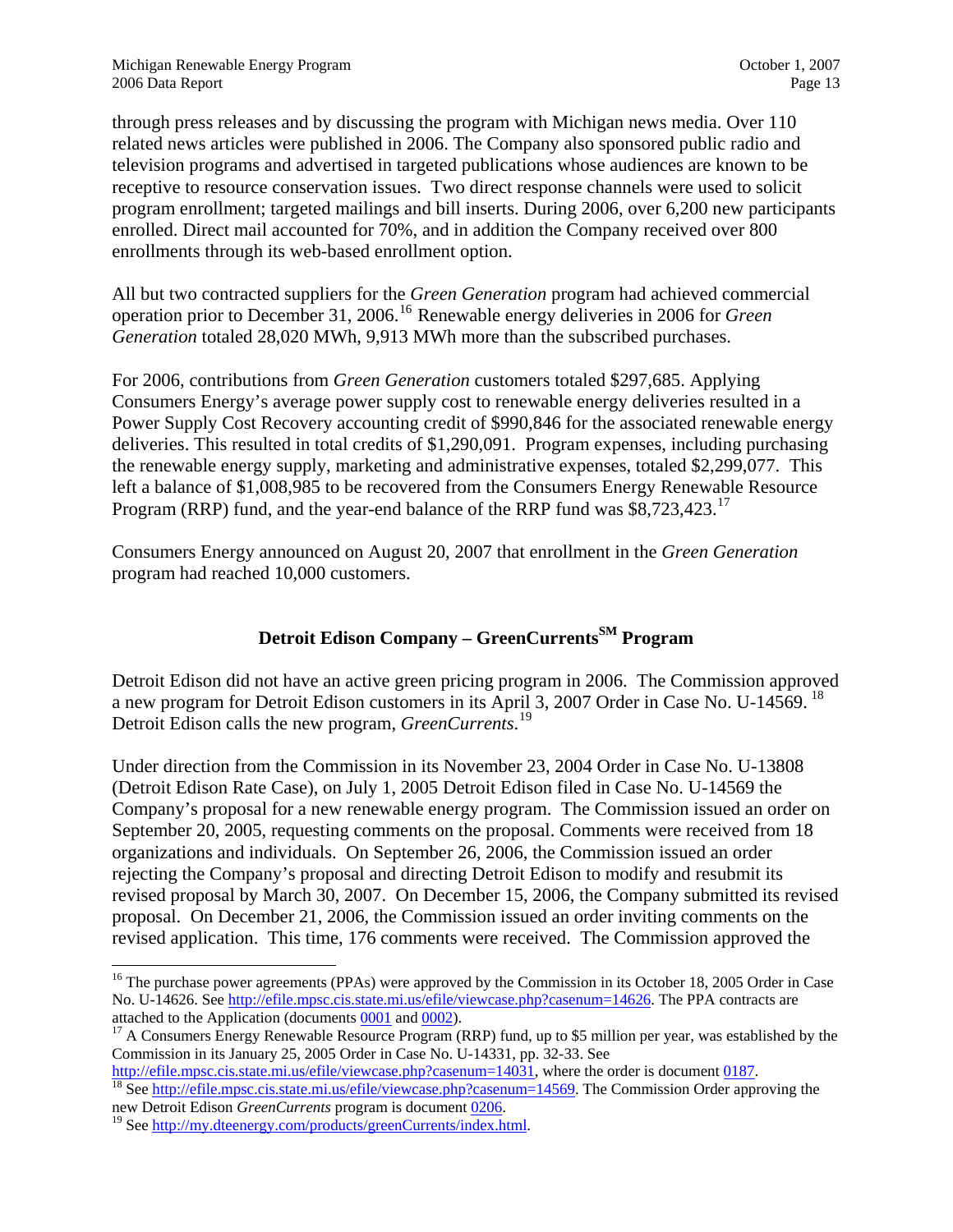<span id="page-13-0"></span>*GreenCurrents* program in its order of April 3, 2007, and Detroit Edison began enrolling customers soon thereafter. Under the Commission Order (pp. 5-6), Detroit Edison will be filing annual reports, with the first one due by March 31, 2008. On September 5, 2007, Detroit Edison issued a press release highlighting that enrollment in the *GreenCurrents* program had reached a milestone of 4,000 participants.

# **Edison Sault Electric Company and We Energies – Energy for Tomorrow® Program**

**Edison Sault** has an updated experimental renewable energy rider approved by the MPSC on May 10, 2006 (see [Edison Sault's tariff sheet 11.01\)](http://www.dleg.state.mi.us/mpsc/electric/ratebooks/edisonsault/edisonsault8cur.pdf). Renewable energy rates for Edison Sault (like Cloverland Electric Cooperative) are unique, because hydroelectric generation already represents approximately 40 percent of those companies' total supplies. Edison Sault customers who want to have an even greater portion of their power served from renewable sources can elect to receive either 60, 80, or 100 percent renewable energy. The May 10, 2006 Order allowed Edison Sault to reduce the renewable energy premium from 2.04 cents/kWh to 1.37 cents/kWh for the customers' increased portion above the 40% hydroelectric base. Edison Sault purchases its renewable energy from its affiliated company, We Energies.

Edison Sault's participation rate is fairly low as the utility currently has 32 customers (about 0.2%) on the experimental tariff. Edison Sault attributes the modest customer response to high satisfaction with its large hydroelectric power base and standard rates that are among the lowest in the State.

**We Energies** *Energy for Tomorrow®* renewable energy program has become one of the largest and most successful utility green pricing programs in the country, as ranked by the US DOE's National Renewable Energy Laboratory.<sup>[20](#page-13-0)</sup> We Energies has over 13,000 customers in Wisconsin and the Upper Peninsula of Michigan enrolled in *Energy for Tomorrow*. Currently, 325 of We Energies' Michigan Upper Peninsula customers are participating.

*Energy for Tomorrow* customers pay a premium of 2.04  $\phi$ /kWh for 100% renewable electricity, 1.02  $\varphi$ /kWh for 50%, and 0.51  $\varphi$ /kWh for 25%. Business customers can also purchase renewable electricity in blocks of 100 kWh, for 2.04  $\phi$ /kWh. More information is available at [www.we](http://www.we-energies.com/eft)[energies.com/eft.](http://www.we-energies.com/eft)

#### **Lansing Board of Water & Light – GreenWise Electric Power® Program**

The Lansing Board of Water & Light (BWL) launched a renewable energy program in July of 2001. Marketed under the name *GreenWise Electric Power*, the portfolio includes a total of one megawatt of electricity produced from renewable energy generators. Half the supply is from two small hydroelectric plants owned by Tower Kleber in Cheboygan County and the other half is from landfill gas provided by Granger Electric in Lansing. Both power providers were required to be certified by the Michigan Independent Power Producers Association, based on criteria developed by a panel of ten state and local environmental organizations. The certification

<sup>&</sup>lt;sup>20</sup> See <http://www.eere.energy.gov/greenpower/markets/pricing.shtml?page=3>.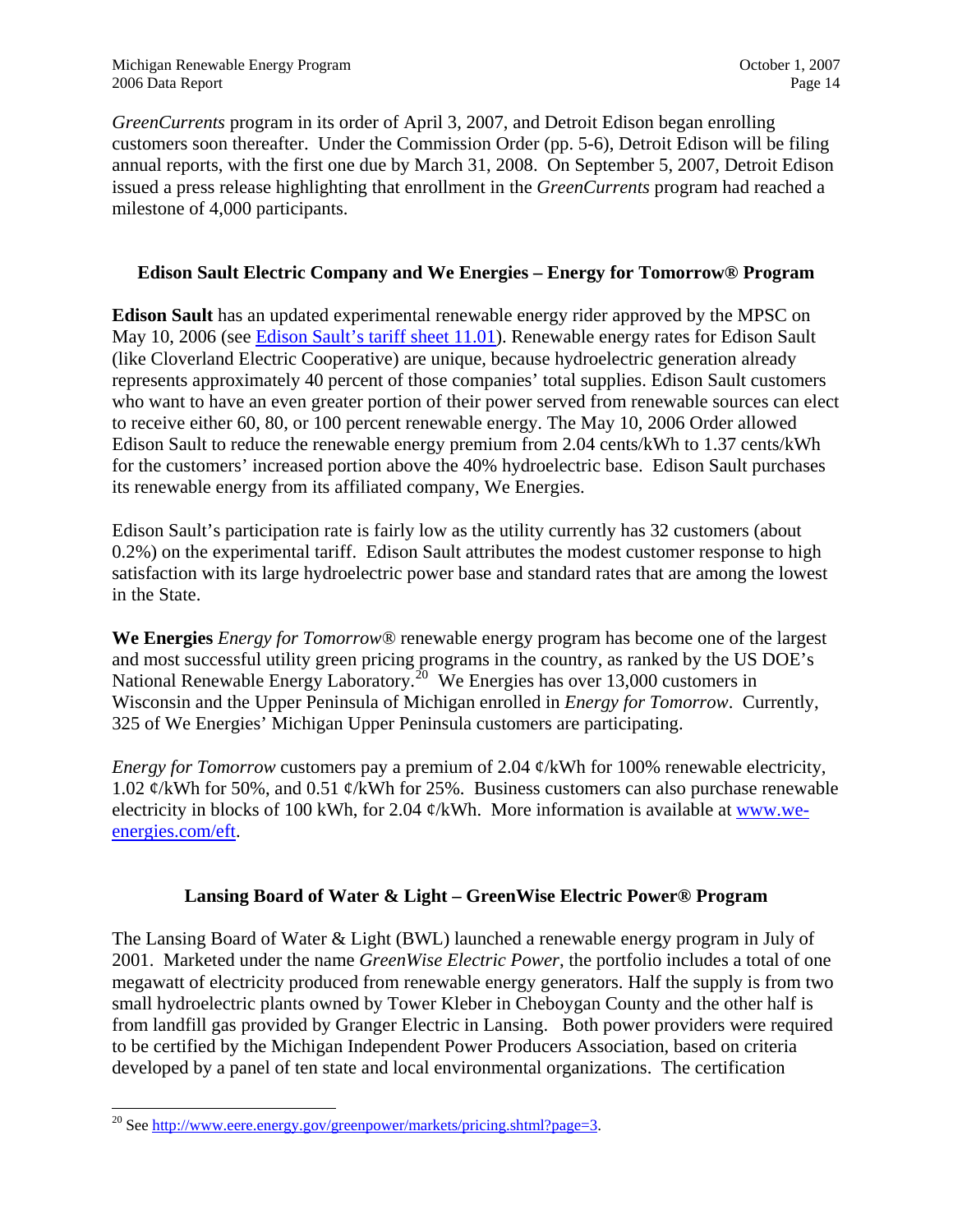process included an audit of each facility based on PURPA's definition of a "Small Power Production Facility," review of emissions and any environmental violations, and a verification of fuel type and amount of power available.

The *GreenWise* program offers customers 250-kWh blocks for \$7.50 per month (3¢/kWh). A total of 2,742 "blocks" of energy are available through the program (a total of one megawatt). Sales fluctuate between 605-740 blocks, or approximately 22-27% of the renewable energy purchased. Residential customer participation has been greater (84% of participating customers) compared to the commercial sector (16%).

The power supply contracts for the *GreenWise* program expired at the end of 2006. An RFP was issued in fall 2006, and since January 1, 2007, the GreenWise program portfolio consists of 1.7 MW from hydroelectric plants owned by Tower Kleber,in Cheboygan County.

On January 23, 2007, the Lansing Board of Water and Light adopted a Renewable Energy Portfolio Standard that sets goals for the utility to acquire electricity from renewable energy sources; to serve all its customers, not just *GreenWise* customers. It is believed that the BWL is the first Michigan-based utility to adopt such a policy. To meet this RPS, renewable energy from solar, wind, hydroelectric power plants and biomass, such as from gases found in landfills, will be eligible. The policy specifically sets in place these goals for acquiring electricity from renewable energy sources:

- Generate or purchase 2% of BWL electric retail sales by December 31, 2008.
- Generate or purchase 5% of BWL electric retail sales by December 31, 2012.
- Generate or purchase 7% of BWL electric retail sales by December 31, 2016.

# **Traverse City Light & Power – Green Rate Program**

In 1996, Traverse City Light & Power (TCL&P) became the first Michigan municipal electric utility, and one of the first in the U.S., to install a utility-scale wind turbine. At the time of construction, the 660 kW wind turbine was the largest in the country. It produces about 750,000 kWh of electricity a year, which meets the needs of the 125 residential and business customers on TCL&P's green rate. TCL&P recently celebrated the 10 year anniversary of its wind turbine operation. With the combined benefits of the federal production incentive and the customer premium of 1.58 cents per kWh, the wholesale cost of electricity from the wind turbine has been practically the same as the other power purchased by the utility. The typical TCL&P green tariff customer pays a monthly premium of approximately \$7.85. Several TCL&P customers are on a waiting list to join the green rate, if current subscribers leave the program. TCL&P reports that few customers have left the program, except for those who have moved away from the TCL&P service territory. See: [http://www.tclp.org/uploaded\\_files/TCLP-1096-GreenWeb.pdf](http://www.tclp.org/uploaded_files/TCLP-1096-GreenWeb.pdf).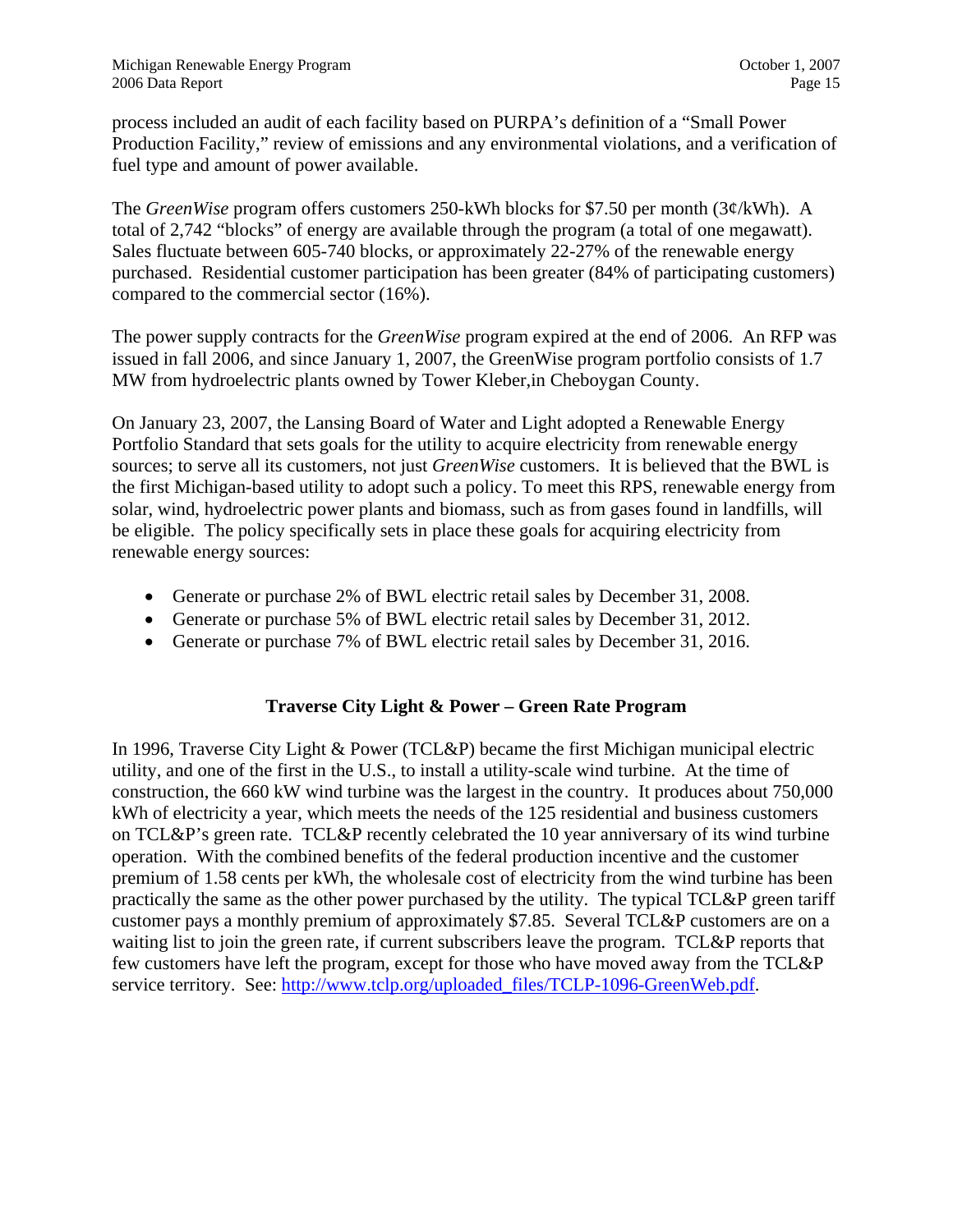| Year | Net kWh<br>Generated | <b>Percent of TCL&amp;P Annual Total</b><br><b>Generation &amp; Power Purchases</b> |
|------|----------------------|-------------------------------------------------------------------------------------|
| 2000 | 754,452              | 0.27%                                                                               |
| 2001 | 857,792              | 0.24%                                                                               |
| 2002 | 895,800              | 0.30%                                                                               |
| 2003 | 760,669              | 0.23%                                                                               |
| 2004 | 709,715              | 0.23%                                                                               |
| 2005 | 635,767              | 0.20%                                                                               |
| 2006 | 760,646              | 0.23%                                                                               |

# **Table 7: TCL&P Wind Generator Production, 2000-2006**

# **Upper Peninsula Power Co. and Wisconsin Public Service Corp. – NatureWise Program**

Upper Peninsula Power Company (UPPCo) and Wisconsin Public Service Corporation (WPSC) both have voluntary renewable energy programs called *NatureWise*.

The UPPCo program became available following the Commission's December 20, 2002 Order in Case No. U-13497. Seventy-two customers were participating by the end of 2006. Each 100 kWh block costs a premium of \$4.00 ( $4\phi$ /kWh) above the normal cost of electric service from UPPCO. Customers can purchase as many blocks as they choose and can discontinue at any time. The renewable power comes from wind turbines located in eastern Wisconsin, power purchased from a Wisconsin dairy farmer who generates electricity from on-site manure, using an anaerobic digester, and landfill gas from a Wisconsin landfill. See [http://www.uppco.com/rates/naturewise\\_home.asp.](http://www.uppco.com/rates/naturewise_home.asp)

At the end of 2006, WPSC had 12 *NatureWise* customers in Michigan.

# **Wyandotte Municipal Services –** *Nature's Energy®* **Program**

In November 2004 Wyandotte Municipal Services electric utility initiated a partnership with American Municipal Power – Ohio (AMP–Ohio; [http://www.amp-ohio.org/\)](http://www.amp-ohio.org/) and Green Mountain Energy Company ([http://www.greenmountain.com](http://www.greenmountain.com/)) for a "green pricing" program. Green Mountain Energy provides a 100% renewable product option consisting of wind, landfill gas, and hydroelectric power.

Wyandotte's 12,800 electric customers can enroll in the *Nature's Energy* program. The price premium is 1.5 cents/kWh, or approximately \$8-\$10 per month for the average residential customer. Commercial customers can also participate by purchasing 1-MWh blocks for \$15 each (1.5¢/kWh). A portion of the power for the program comes from the AMP-Ohio/Green Mountain Energy wind farm located near Bowling Green, Ohio. Wyandotte estimates that participating customers purchasing 750 kilowatt-hours a month will avoid the release of an estimated 4.5 tons of  $CO<sub>2</sub>$  per year, equivalent to not driving a car nearly 10,000 miles.